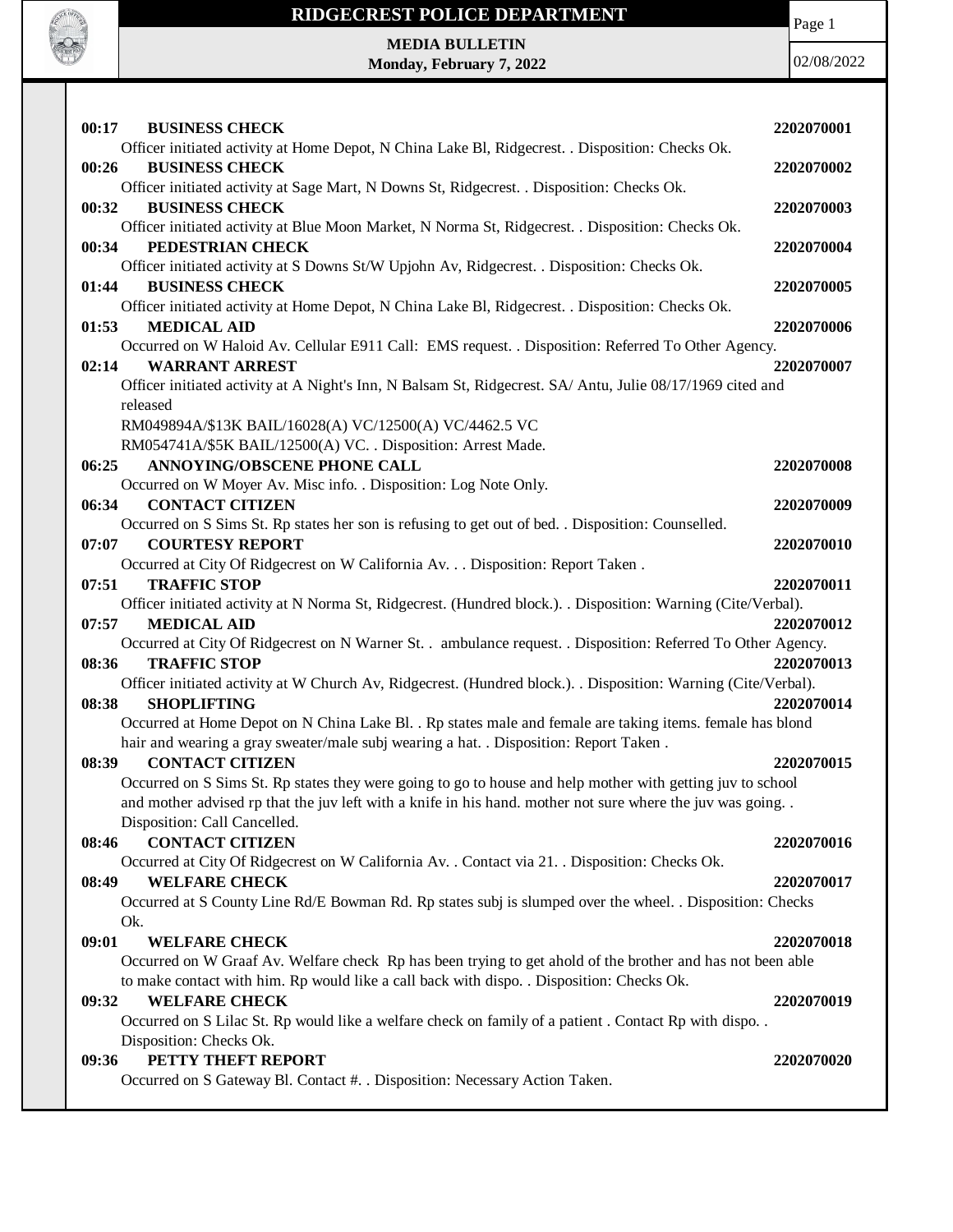

## **RIDGECREST POLICE DEPARTMENT**

**MEDIA BULLETIN Monday, February 7, 2022**

02/08/2022

| 10:38<br><b>VANDALISM REPORT</b><br>Occurred on S Larkspur St. There is a house that is bank owned and rp has video of vandalism taking place.                        | 2202070021 |
|-----------------------------------------------------------------------------------------------------------------------------------------------------------------------|------------|
| contact via 21. Disposition: Information Provided.                                                                                                                    |            |
| 11:03<br><b>THEFT</b>                                                                                                                                                 | 2202070022 |
| Occurred at City Of Ridgecrest on W California Av. . CALL RP/EBT money theft. . Disposition: Information                                                              |            |
| Provided.                                                                                                                                                             |            |
| <b>FOLLOW UP</b><br>11:04                                                                                                                                             | 2202070023 |
| Officer initiated activity at Walmart Supercenter, E Bowman Rd, Ridgecrest. . Disposition: Follow Up<br>Completed.                                                    |            |
| <b>ANNOYING/OBSCENE PHONE CALL</b><br>11:08                                                                                                                           | 2202070024 |
| Occurred at City Of Ridgecrest on W California Av. . Miscellaneous information. . Disposition: Log Note Only.                                                         |            |
| <b>CONTACT CITIZEN</b><br>11:10                                                                                                                                       | 2202070025 |
| Occurred at City Of Ridgecrest on W California Av. . Call rp. . Disposition: Information Received.                                                                    |            |
| <b>INFORMATION RECEIVED</b><br>11:12                                                                                                                                  | 2202070026 |
| Occurred on S Gateway Bl. RP advised that Sat the 12th they will be having a mounted shooting with blanks<br>from 10 am -3 pm. . Disposition: Necessary Action Taken. |            |
| <b>AREA CHECK</b><br>11:12                                                                                                                                            | 2202070027 |
| Occurred at W Ridgecrest Bl/N Downs St. Grey nissan altima/female driver, driving slow and staying at lights                                                          |            |
| and stop signs for long periods of time/rp concerned for the driver /last DOT eastbound on RC Blv                                                                     |            |
| Disposition: Unable To Locate.                                                                                                                                        |            |
| <b>FOLLOW UP</b><br>11:35                                                                                                                                             | 2202070028 |
| Officer initiated activity at W Ward Av, Ridgecrest. 22-328. . Disposition: Follow Up Completed.<br><b>VERBAL THREATS</b><br>12:00                                    | 2202070029 |
| Occurred at City Of Ridgecrest on W California Av. . Daughter received a text from a coworker and sent it to                                                          |            |
| the rp threatening them both. Rp in lobby. . Disposition: Information Provided.                                                                                       |            |
|                                                                                                                                                                       |            |
| <b>ACO CALL</b><br>12:03                                                                                                                                              | 2202070030 |
| Occurred on S Appaloosa St. Rp has a tiny old dog that was running around. . Disposition: Animal Control                                                              |            |
| Handled.                                                                                                                                                              |            |
| 12:17<br><b>FOLLOW UP</b>                                                                                                                                             | 2202070031 |
| Officer initiated activity at Econo Lodge, W Inyokern Rd, Ridgecrest. . Disposition: Follow Up Completed.                                                             |            |
| <b>PARKING VIOLATION</b><br>12:32                                                                                                                                     | 2202070032 |
| Officer initiated activity at S Gateway Bl, Ridgecrest. (Hundred block.). Disposition: Warning (Cite/Verbal).<br><b>INFORMATION</b><br>12:35                          | 2202070033 |
| Occurred at City Of Ridgecrest on W California Av. Disposition: Necessary Action Taken.                                                                               |            |
| <b>DISABLED VEHICLE</b><br>12:49                                                                                                                                      | 2202070034 |
| Occurred at E Ridgecrest Bl/S China Lake Bl. smoking. . Disposition: Checks Ok.                                                                                       |            |
| 13:12<br><b>INFORMATION</b>                                                                                                                                           | 2202070035 |
| Occurred at City Of Ridgecrest on W California Av. Disposition: Information Received.<br>13:15<br><b>DECEASED PERSON</b>                                              | 2202070036 |
| Occurred on W Wasp Av. ambulance request. . Disposition: Report Taken.                                                                                                |            |
| 14:25<br><b>THEFT</b>                                                                                                                                                 | 2202070037 |
| Occurred at City Of Ridgecrest on W California Av. . Rp in lobby. rp states she had money taken off of her EBT                                                        |            |
| card. . Disposition: Information Provided.                                                                                                                            |            |
| <b>UNWANTED SUBJECT</b><br>14:59                                                                                                                                      | 2202070038 |
| Occurred at Toyota Of Ridgecrest on N China Lake Bl. . Subj is blocking the service area and honking his horn.<br>. Disposition: Information Provided.                |            |

Page 2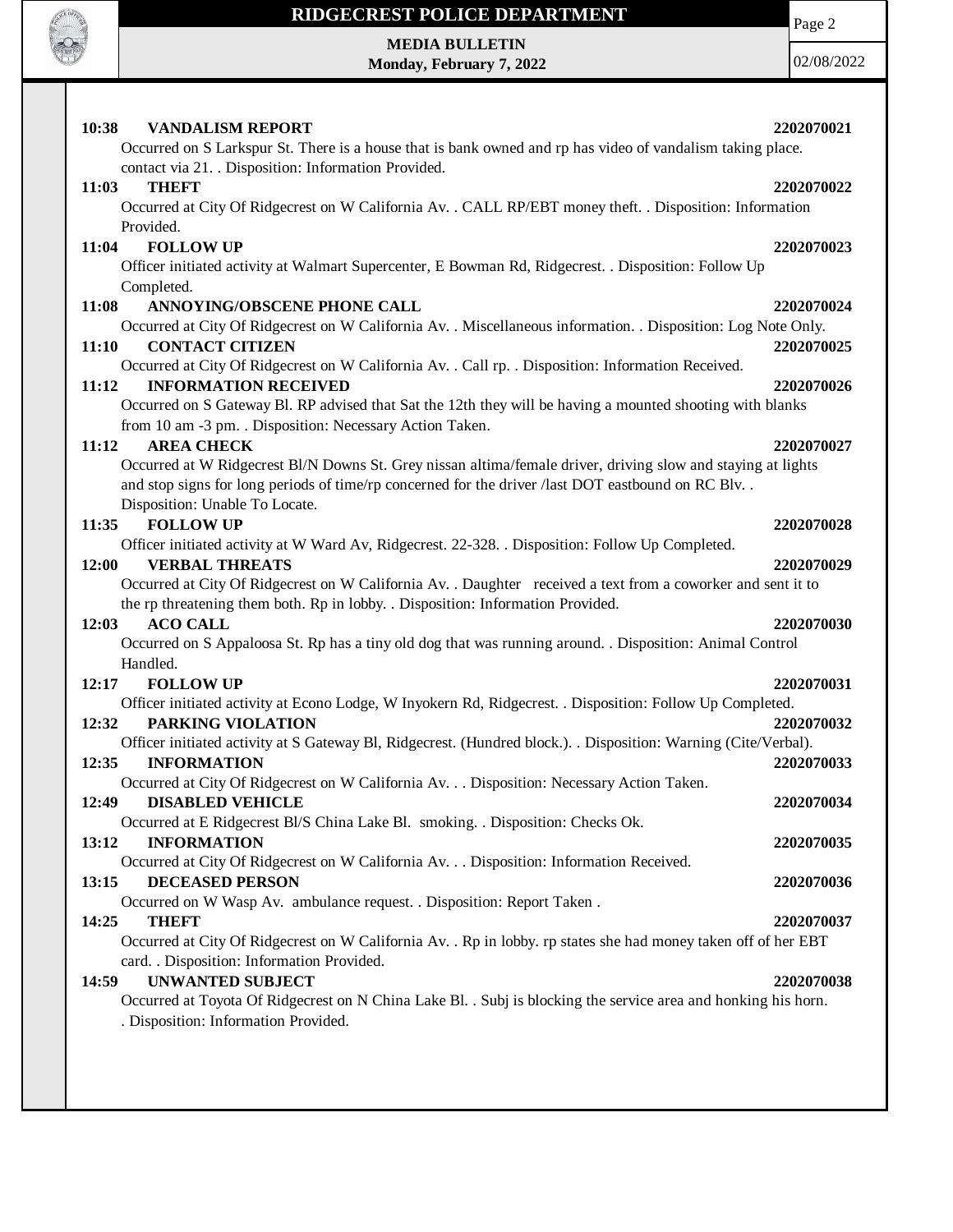

### **RIDGECREST POLICE DEPARTMENT**

Page 3

**MEDIA BULLETIN Monday, February 7, 2022**

02/08/2022

| 15:00<br><b>HARASSMENT</b><br>Occurred at Toyota Of Ridgecrest on N China Lake Bl. . Rp states that he is being harassed by the employees<br>at the location. Rp is still at the location parked infront of the drive in of the service center. Disposition:<br>Duplicate Call Entered.                                                      | 2202070039               |
|----------------------------------------------------------------------------------------------------------------------------------------------------------------------------------------------------------------------------------------------------------------------------------------------------------------------------------------------|--------------------------|
| <b>MEDICAL AID</b><br>15:03<br>Occurred on E Commercial Av. ambulance request. . Disposition: Referred To Other Agency.                                                                                                                                                                                                                      | 2202070040               |
| <b>VANDALISM REPORT</b><br>15:05<br>Occurred on W Langley Av. Sign to the property was vandalized- wants to speak to an Officer. . Disposition:<br>Log Note Only.                                                                                                                                                                            | 2202070041               |
| <b>FOUND PROPERTY</b><br>15:20                                                                                                                                                                                                                                                                                                               | 2202070042               |
| Occurred at Desert Dog Pet Store on N Balsam St. . Wallet found. . Disposition: Call Cancelled.<br><b>BURGLARY - RESIDENTIAL - REPORT</b><br>15:28<br>Occurred on S Yorktown St. CALL RP/states 3 male subjects broke into his garage late last week. . Disposition:<br>Report Taken.                                                        | 2202070043               |
| 15:33<br><b>TRAFFIC STOP</b><br>Officer initiated activity at S Norma St, Ridgecrest. (Hundred block.). Disposition: Warning (Cite/Verbal).<br><b>CONTACT CITIZEN</b><br>15:38                                                                                                                                                               | 2202070044<br>2202070045 |
| Occurred at City Of Ridgecrest on W California Av. . call rp. rp is very upset because the police department is<br>not allowing him to file charges. . Disposition: Information Provided.                                                                                                                                                    |                          |
| <b>CONTACT CITIZEN</b><br>15:50<br>Occurred at City Of Ridgecrest on W California Av. . Rp would like to speak with an officer contact via 21. .<br>Disposition: Information Provided.                                                                                                                                                       | 2202070046               |
| 911 WIRELESS CALL<br>16:02<br>Occurred at City Of Ridgecrest on W California Av. . misdial. . Disposition: Log Note Only.                                                                                                                                                                                                                    | 2202070047               |
| 16:10<br>911 WIRELESS CALL                                                                                                                                                                                                                                                                                                                   | 2202070048               |
| Occurred at City Of Ridgecrest on W California Av. . rustling noises. . Disposition: Log Note Only.<br>16:11<br><b>SUSPICIOUS CIRCUMSTANCES</b><br>Occurred on W Las Flores Av. 8"x"8"x"8" box delivered to home with Ukrainian forwarding address, is DOD<br>employee and feels that it is suspcious. . Disposition: Checks Ok.             | 2202070049               |
| <b>TRAFFIC STOP</b><br>16:15                                                                                                                                                                                                                                                                                                                 | 2202070050               |
| Officer initiated activity at W Ridgecrest Bl, Ridgecrest. (Hundred block.). . Disposition: Citation.<br><b>BREAKING/REMOVING VEHICLE PARTS</b><br>16:26<br>Occurred at Sierra Auto Recycling on W Inyokern Rd. . Rp advised S3 of a service truck that had cat converter<br>stolen . rp req cont at business. . Disposition: Report Taken . | 2202070051               |
| 16:39<br>911 WIRELESS CALL<br>Occurred at City Of Ridgecrest on W California Av. . misdial. . Disposition: Log Note Only.                                                                                                                                                                                                                    | 2202070052               |
| PEDESTRIAN CHECK<br>16:57<br>Officer initiated activity at N Downs St, Ridgecrest. (Hundred block.). . Disposition: Checks Ok.                                                                                                                                                                                                               | 2202070053               |
| <b>VERBAL THREATS</b><br>17:15<br>Occurred on N Robalo St. Rp states after argument with neighbor over parking spot, rp recorded neighbor<br>yelling at her; on friday, neighbor scared bus driver of special needs bus as rp's child was boarding bus. .<br>Disposition: Information Provided.                                              | 2202070054               |
| <b>SUSPICIOUS VEHICLE</b><br>17:21<br>Occurred at Ridgecrest Senior Apartments on W Church Av. . Rp states suspicious vehicle parked in the lot<br>since 2/4/22; older white car, unk make/model. residents find it suspicious as a bmj broke a light in parking lot<br>on friday also. . Disposition: Checks Ok.                            | 2202070055               |
| <b>MEDICAL AID</b><br>18:11<br>Occurred at Albertson's #6331 on S China Lake Bl. . Cellular E911 Call: EMS. . Disposition: Referred To Other<br>Agency.                                                                                                                                                                                      | 2202070056               |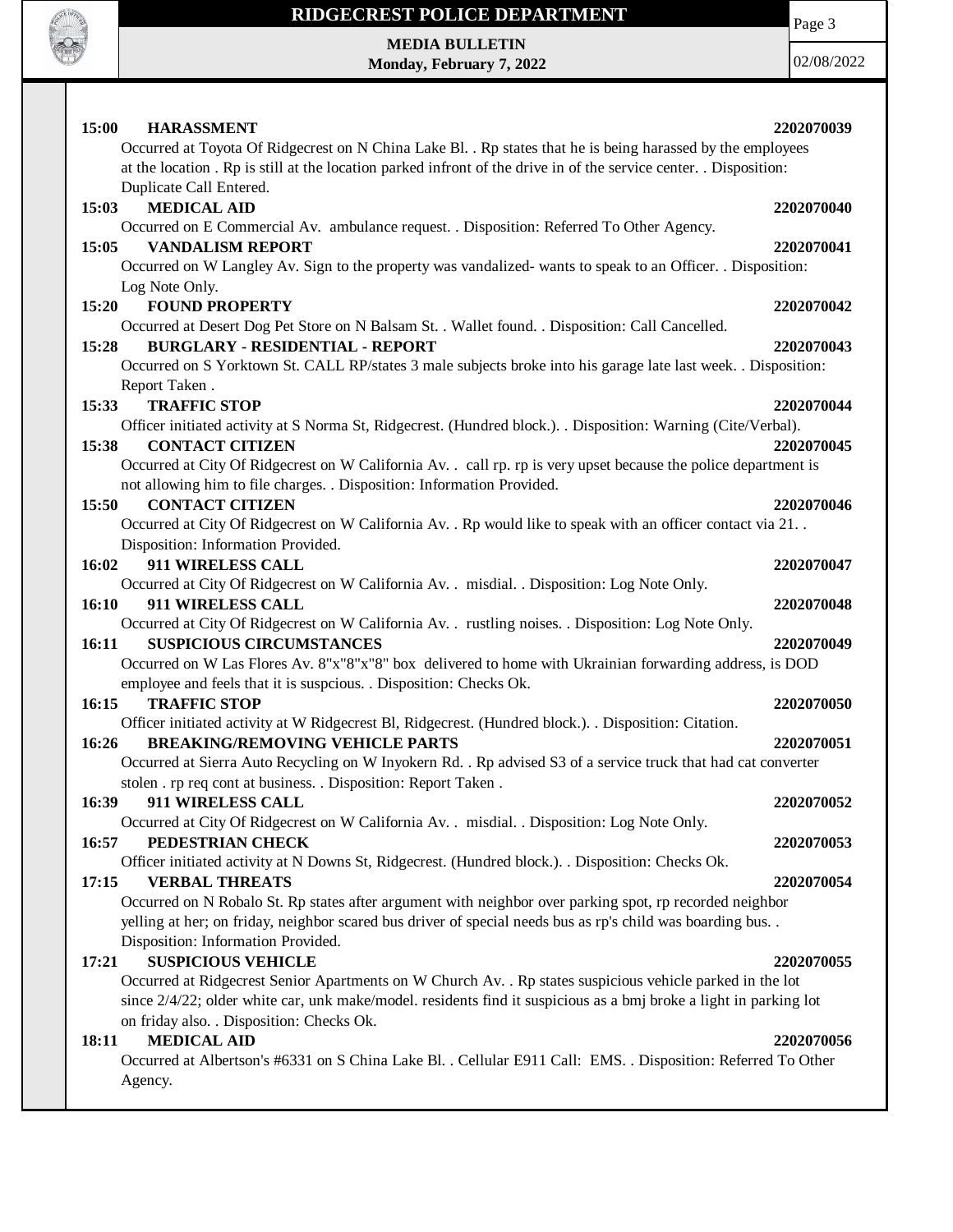

# **RIDGECREST POLICE DEPARTMENT MEDIA BULLETIN**

**Monday, February 7, 2022**

Page 4

02/08/2022

| <b>RECKLESS VEHICLE</b><br>18:16                                                                                                                                                | 2202070057 |
|---------------------------------------------------------------------------------------------------------------------------------------------------------------------------------|------------|
| Occurred on S China Lake Bl. (Hundred block.) Report of silver Acura tailgating vehicles/LS EB Rader 15 prior                                                                   |            |
| to call. . Disposition: Information Received.                                                                                                                                   |            |
| <b>MALICIOUS MISCHIEF</b><br>18:17                                                                                                                                              | 2202070058 |
| Occurred at Larkspur Apartments on S Downs St. . rp said that 4 juveniles are running up and down the stairs                                                                    |            |
| by her apt, and are now looking in her windows. wants them to go home. . Disposition: Gone Prior to Arrival.                                                                    |            |
| <b>SUSPICIOUS VEHICLE</b><br>18:37                                                                                                                                              | 2202070059 |
| Occurred on E Ridgecrest Bl. (Hundred block.) RP stating there is a male sub driving a golf cart with no lights<br>in alleyway/back and forth. . Disposition: Unable To Locate. |            |
| <b>BBGUN</b><br>18:39                                                                                                                                                           | 2202070060 |
| Occurred on S Mahan St. Cellular E911 Call: RP stating subs in a dk black 4d with tinted widows fired what he                                                                   |            |
| thinks was a BBgun at his res/fled north. . Disposition: Log Note Only.                                                                                                         |            |
| <b>WARRANT ARREST</b><br>18:40                                                                                                                                                  | 2202070061 |
| Officer initiated activity at S Valley St, Ridgecrest. SA/Conner, Timothy 01/05/1979 BOOKED CRF                                                                                 |            |
| Open charges 11361 HS (F)/11364 HS                                                                                                                                              |            |
| RF008464A/\$10K BAIL/1320(B) PC                                                                                                                                                 |            |
| RF008371A/\$100K BAIL/460(A) PC/496(A) PC. . Disposition: Arrest Made.                                                                                                          |            |
| 19:00<br><b>GTA RECOVERY</b>                                                                                                                                                    | 2202070062 |
| Occurred at City Of Ridgecrest on W California Av. . 22-374. . Disposition: Report Taken.                                                                                       |            |
| 19:10<br><b>ACO CALL</b>                                                                                                                                                        | 2202070063 |
| Occurred on S Lilac St. Barking dogs complaint. . Disposition: Animal Control Handled.                                                                                          |            |
| <b>UNLICENSED DRIVER</b><br>19:28                                                                                                                                               | 2202070064 |
| Officer initiated activity at E Ridgecrest Bl, Ridgecrest. SA/Blanton, Glenn Marquee 09/22/1979 chg 12500 VC                                                                    |            |
| /cited and released. . Disposition: Arrest Made.                                                                                                                                |            |
| 20:28<br><b>FOLLOW UP</b>                                                                                                                                                       | 2202070065 |
| Officer initiated activity at Santiago Ridgecrest Estates, W Ward Av, Ridgecrest. . Disposition: Follow Up                                                                      |            |
| Completed.                                                                                                                                                                      |            |
| 20:29<br><b>LAND TRESPASS</b>                                                                                                                                                   | 2202070066 |
| Occurred on N Norma St. RP stating there are 2 subs inside red tagged res/male and female. . Disposition:                                                                       |            |
| Checks Ok.                                                                                                                                                                      |            |
| 20:54<br><b>DECEASED PERSON</b>                                                                                                                                                 | 2202070067 |
| Occurred on W Briarwood Av. Cellular E911 Call: EMS                                                                                                                             |            |
| PRISONER TRANSPORT<br>21:01                                                                                                                                                     | 2202070068 |
| Occurred at City Of Ridgecrest on W California Av. Disposition: Necessary Action Taken.                                                                                         |            |
| 911 FOLLOW UP<br>21:31                                                                                                                                                          | 2202070069 |
| Occurred on N Robalo St. (Hundred block.)                                                                                                                                       |            |
| Cellular E911 Call: Female shouting unintelligible. . Disposition: Necessary Action Taken.                                                                                      |            |
| <b>SUSPICIOUS PERSON</b><br>22:12                                                                                                                                               | 2202070070 |
| Occurred on N American St. (Hundred block.) RP stating there is a transient NB on foot/yelling                                                                                  |            |
| profanities/orange beanie. . Disposition: Unable To Locate.                                                                                                                     |            |
| <b>SMOKE SIGHTED</b><br>22:20                                                                                                                                                   | 2202070071 |
| Occurred on W Kinnett Av. (Hundred block.) RP stating there is a strong smell of burning plastic in the area                                                                    |            |
| Disposition: Referred To Other Agency.                                                                                                                                          |            |
| <b>WATER LEAK</b><br>22:31                                                                                                                                                      | 2202070072 |
| Occurred at Sensations Salon on E California Av. . Report of water coming out of the ground. . Disposition:                                                                     |            |
| Referred To Other Agency.                                                                                                                                                       |            |
|                                                                                                                                                                                 |            |
|                                                                                                                                                                                 |            |